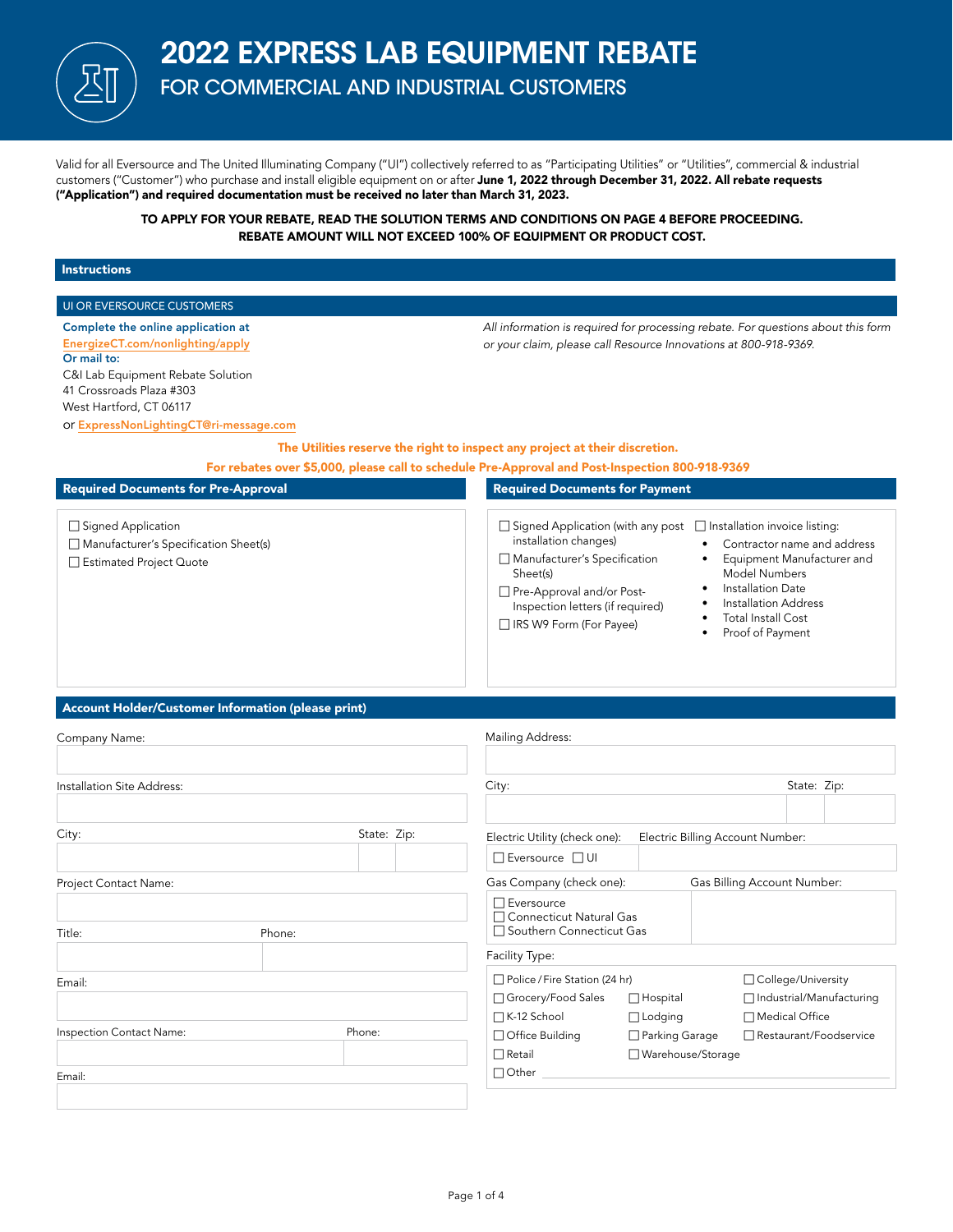| Contractor Information <b>D</b> Check here if self-installed                                                                                                                                                                                                                                                                                                                       |             |                                         |                       |
|------------------------------------------------------------------------------------------------------------------------------------------------------------------------------------------------------------------------------------------------------------------------------------------------------------------------------------------------------------------------------------|-------------|-----------------------------------------|-----------------------|
| Contractor Name (please print):                                                                                                                                                                                                                                                                                                                                                    |             | Contact Person:                         |                       |
|                                                                                                                                                                                                                                                                                                                                                                                    |             |                                         |                       |
| Mailing Address:                                                                                                                                                                                                                                                                                                                                                                   |             | Phone:                                  |                       |
| City:                                                                                                                                                                                                                                                                                                                                                                              | State: Zip: | Email:                                  |                       |
|                                                                                                                                                                                                                                                                                                                                                                                    |             |                                         |                       |
| Contractor Signature (If self-installed, Account Holder must sign)                                                                                                                                                                                                                                                                                                                 |             |                                         |                       |
| I certify that all upgrades were done by a CT State licensed individual and in accordance with all local codes and building regulations. All required<br>permits were obtained prior to installation.                                                                                                                                                                              |             |                                         |                       |
| <b>Contractor Printed Name:</b>                                                                                                                                                                                                                                                                                                                                                    |             | <b>Contractor Signature (required):</b> | Date:                 |
|                                                                                                                                                                                                                                                                                                                                                                                    |             |                                         |                       |
| Payee Information (Eversource Customers Only)*<br>* For UI Customers, payment will not be made to any third party regardless of arrangements between the customer/account holder and third party. Rebate checks will be<br>mailed to customer/account holder on record. Complete this section only if the payee is different than the account holder / customer information above. |             |                                         |                       |
| Payee Name (please print):                                                                                                                                                                                                                                                                                                                                                         |             | Email:                                  |                       |
| Mailing Address:                                                                                                                                                                                                                                                                                                                                                                   |             | Relationship to Customer:               |                       |
| City:                                                                                                                                                                                                                                                                                                                                                                              | State: Zip: | Form completed by:                      |                       |
|                                                                                                                                                                                                                                                                                                                                                                                    |             | Contractor / Distributor / Manufacturer | Customer              |
| Contact Person:                                                                                                                                                                                                                                                                                                                                                                    |             | (Completed by) Name:                    | (Completed by) Phone: |
| Phone:                                                                                                                                                                                                                                                                                                                                                                             |             |                                         |                       |

#### Customer Signature

By signing this form below, I certify that all of the information described on this Application and all documents provided with this Application are accurate and true and that I have read and understand the TERMS AND CONDITIONS on this form. I agree to a verification by a Utility representative of both the sales transaction and product installation and also allow Utility access to pre- and post-monitor the installation. By signing this Application, I further certify that the qualifying Equipment will be installed for use in the Connecticut address stated. Falsifying any of the above information will void this rebate application and any future rebate applications.

| <b>Customer Printed Name:</b> | <b>Customer Signature (required):</b> | Date: |
|-------------------------------|---------------------------------------|-------|
|                               |                                       |       |

| New Equipment Information (REBATE AMOUNT WILL NOT EXCEED 100% OF THE INDIVIDUAL EQUIPMENT OR PRODUCT COST) |                                      |                                                          |                                  |                                              |
|------------------------------------------------------------------------------------------------------------|--------------------------------------|----------------------------------------------------------|----------------------------------|----------------------------------------------|
| <b>Equipment Type</b>                                                                                      | <b>Manufacturer and Model Number</b> | A<br><b>Rebate Amount per</b><br><b>Unit</b> (see table) | в<br>Quantity of<br><b>Units</b> | <b>Equipment</b><br>Rebate<br>$(A \times B)$ |
|                                                                                                            |                                      |                                                          |                                  |                                              |
|                                                                                                            |                                      |                                                          |                                  |                                              |
|                                                                                                            |                                      |                                                          |                                  |                                              |
|                                                                                                            |                                      |                                                          |                                  |                                              |
|                                                                                                            |                                      |                                                          |                                  |                                              |
| Rebate Total                                                                                               |                                      |                                                          | £                                |                                              |

NOTE: Projects containing equipment not listed on this form should go through the custom project pathway. The project must start before any materials are purchased. Call 877-WISE-USE (877-947-3873) to get more information, or email Eversource leads at commercial@eversource.com or UI leads at business.save.energy@uinet.com.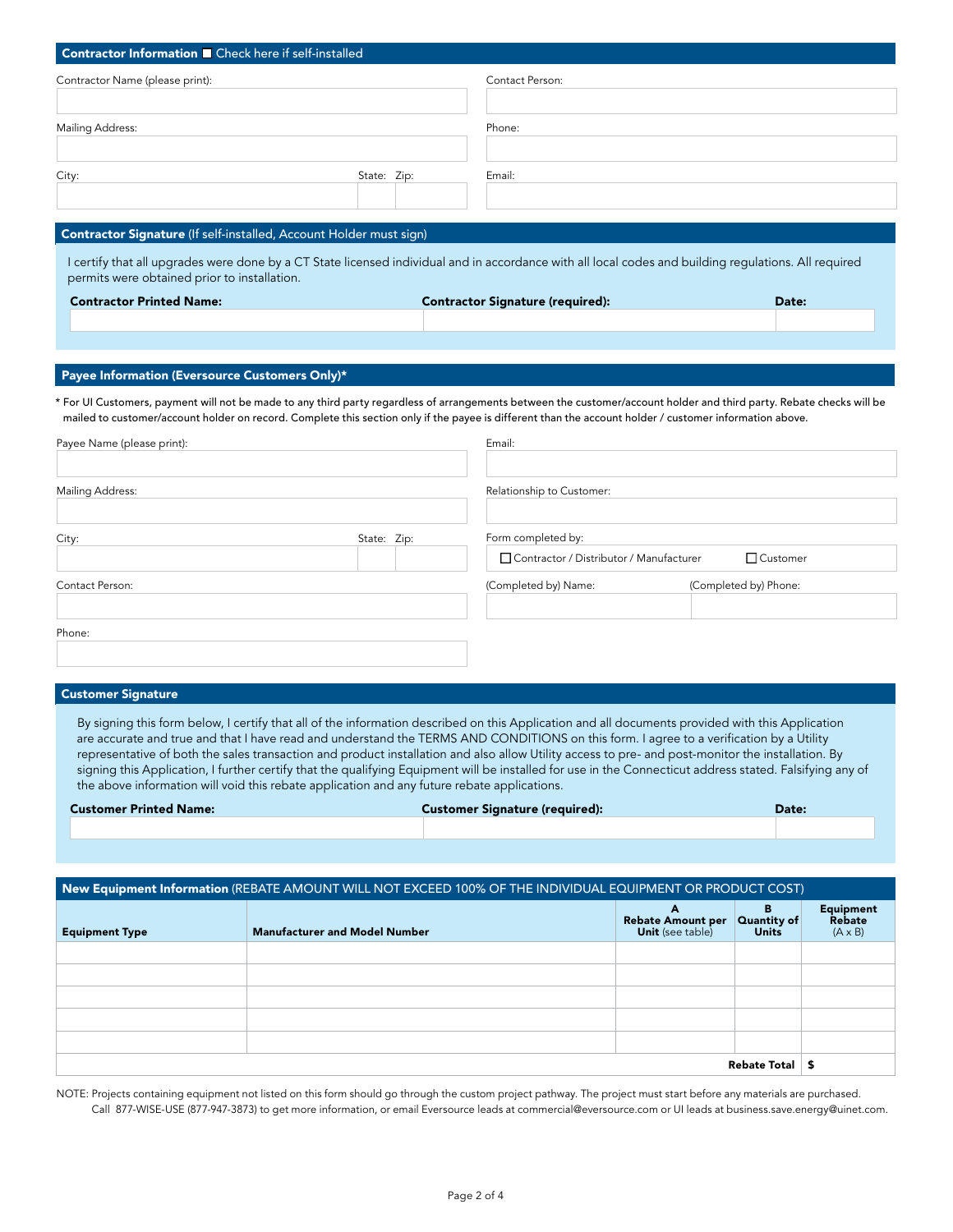## Lab Equipment

| <b>Qualifying Equipment</b>                                        |                      |                                            |
|--------------------------------------------------------------------|----------------------|--------------------------------------------|
| Product                                                            | <b>Rebate Amount</b> | Qualification                              |
| Ultra-Low Temp Freezers                                            | \$2,000/Unit         | Energize CT Lab Equipment QPL <sup>1</sup> |
| High Performance (Mid Temp) Freezers ( $\geq 6$ and < 22 Cubic Ft) | \$600/Unit           | Energize CT Lab Equipment QPL              |
| High Performance (Mid Temp) Freezers (≥ 22 Cubic Ft)               | \$1,200/Unit         | Energize CT Lab Equipment QPL              |
| High Performance Refrigerators ( $\geq 6$ and < 25 Cubic Ft)       | \$600/Unit           | Energize CT Lab Equipment QPL              |
| High Performance Refrigerators ( $\geq 25$ and < 44 Cubic Ft)      | \$800/Unit           | Energize CT Lab Equipment QPL              |
| High Performance Refrigerators ( $\geq 44$ Cubic Ft)               | \$1,200/Unit         | Energize CT Lab Equipment QPL              |

1 QPL for Lab Equipment found at https://www.energizect.com/your-business/solutions-list/Commercial-Kitchen-Equipment-Rebate